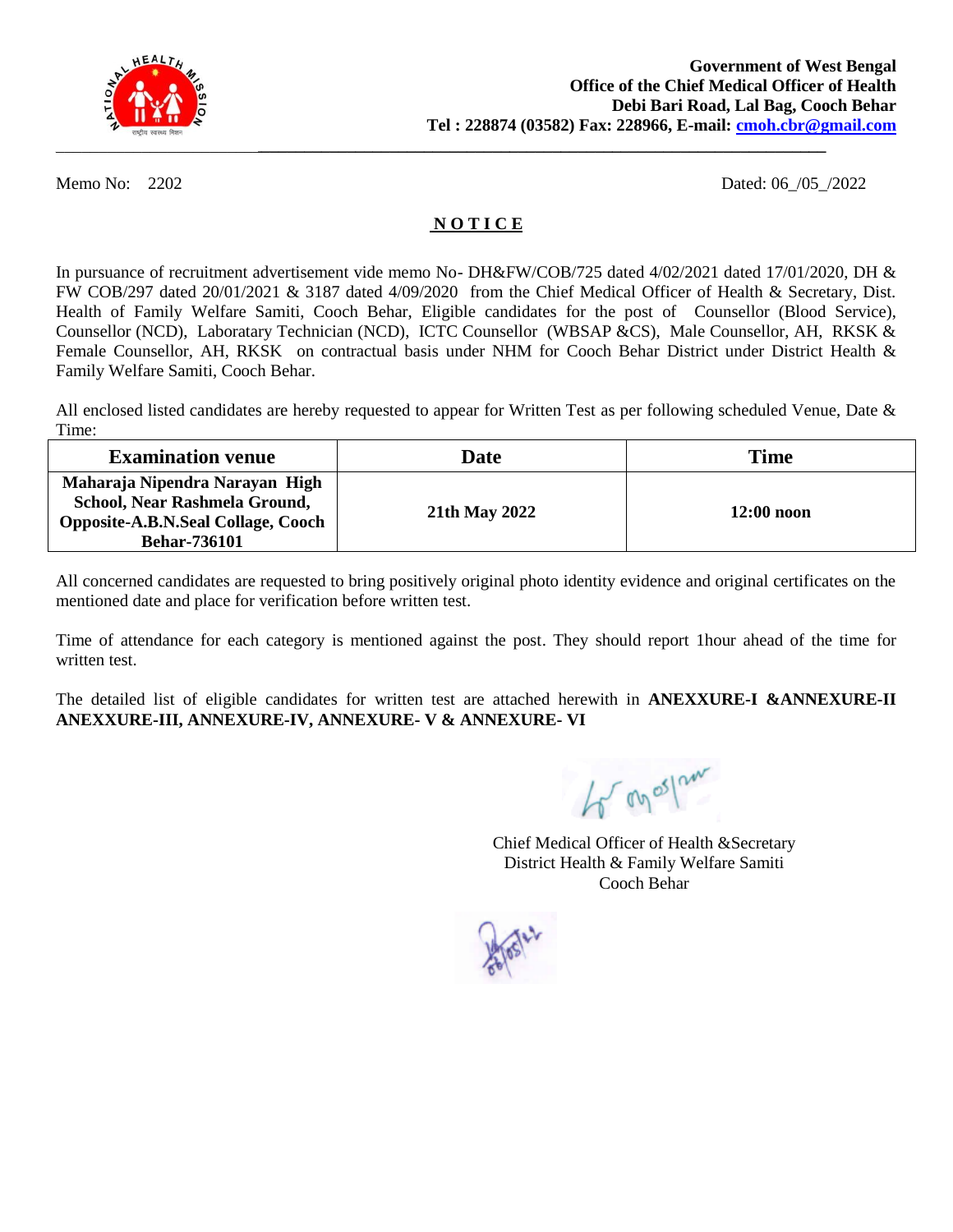#### **ANNEXURE-I Counsellor (Blood Service) 1st phase**

| SL.No          | <b>Applicant</b><br>ID | <b>Name</b>                       | <b>Sex</b> | <b>DOB</b> | Caste     | <b>Present Address</b>                                                                           |
|----------------|------------------------|-----------------------------------|------------|------------|-----------|--------------------------------------------------------------------------------------------------|
| 1              | 163858                 | Mr. UJJAL SHYAM                   | Male       | 12/15/1994 | <b>UR</b> | Kotwali Cooch Behar West Bengal 736101                                                           |
| $\overline{2}$ | 163898                 | Mr. SANJAY<br><b>NAYAK</b>        | Male       | 5/9/1987   | General   | KANAKPUR CONTAI CONTAI Purba<br>Medinipur West Bengal 721401                                     |
| 3              | 163920                 | Mr. ASIM KUMAR<br><b>BANIK</b>    | Male       | 3/22/1983  | General   | NILKUTHI, RAILGHUMTI COOCH<br><b>BEHAR KOTWALI Cooch Behar West</b><br><b>Bengal 736101</b>      |
| $\overline{4}$ | 163947                 | Mrs. AMBALIKA<br>SARKAR           | Female     | 10/2/1988  | General   | <b>395 SHYAMAPRASAD PALLY TOWN</b><br><b>GUNJABARI KOTWALI Cooch Behar</b><br>West Bengal 736101 |
| 5              | 164016                 | Mrs. BABITA<br><b>KUNDU</b>       | Female     | 12/8/1983  | $OBC-B$   | W/O, KUNTAL BHATTACHARJEE<br>BABUPARA HALDIBARI Cooch Behar<br>West Bengal 735122                |
| 6              | 164019                 | Mr. JOYDEEP<br><b>CHAKRABORTY</b> | Male       | 2/11/1987  | <b>UR</b> | kargil chowk kalchini Alipurduar West<br><b>Bengal 735217</b>                                    |
| 7              | 164065                 | Mr. BHASKAR<br><b>CHAKRABORTY</b> | Male       | 10/15/1991 | <b>UR</b> | NEAR FALAKATA NURSING HOME<br>MILL ROAD FALAKATA Alipurduar<br>West Bengal 735211                |
| 8              | 164091                 | Mr. ASHIS DEB<br><b>SARMA</b>     | Male       | 2/8/1982   | General   | SANTOSHPUR DEOCHARAI<br>TUFANGANJ Cooch Behar West Bengal<br>736156                              |
| 9              | 164092                 | Mr. JIBAN<br><b>CHANDRA DAS</b>   | Male       | 12/10/1980 | <b>SC</b> | 52 Coochbehar D K D BOSH KOTWALI<br>Cooch Behar West Bengal 736170                               |
| 10             | 164115                 | Mrs. DEBADRITA<br><b>SAHA</b>     | Female     | 9/26/1990  | <b>UR</b> | MAIN ROAD WARD NO- 2 TUFANGANJ<br>NEWTOWN Cooch Behar West Bengal<br>736160                      |
| 11             | 164144                 | Mr. SANJOY<br><b>BANERJEE</b>     | Male       | 5/2/1985   | <b>UR</b> | SASHABINDU ROAD TUFANGANJ<br>Cooch Behar West Bengal 736159                                      |
| 12             | 164176                 | Ms. OMEDA<br><b>RAHAMAN</b>       | Female     | 6/18/1992  | OBC-A     | GACHHTALA GOLENOWHATI<br>SITALKUCHI Cooch Behar West Bengal<br>736158                            |
| 13             | 164212                 | Mr. CHAYAN DAS                    | Male       | 10/21/1989 | <b>UR</b> | COLLEGEPARA NEAR KALIMANDIR<br>BIRPARA Alipurduar West Bengal 735204                             |
| 14             | 164237                 | Mr. BAPI<br><b>ADHIKARY</b>       | Male       | 4/8/1990   | General   | SAHEBGANJ Cooch Behar West Bengal<br>736176                                                      |
| 15             | 164268                 | Mr. UTPAL<br><b>SUTRADHAR</b>     | Male       | 7/17/1986  | General   | NA NA BALARAMPUR BALAIERHAT<br>TUFANGANJ Cooch Behar West Bengal<br>736134                       |
| 16             | 164284                 | Mr. ANJAN KUMAR<br><b>ROY</b>     | Male       | 4/12/1992  | <b>SC</b> | 0079(2) SAHEBGANJ ROAD PARANER<br>CHHARA BARASAKDAL SAHEBGANJ<br>Cooch Behar West Bengal 736169  |
| 17             | 164287                 | Ms. DILRUBA<br><b>YASMINE</b>     | Female     | 5/4/1993   | <b>UR</b> | 0 SUBHASHPALLY SUBHASHPALLY<br>FALAKATA FALAKATA Alipurduar West<br><b>Bengal 735211</b>         |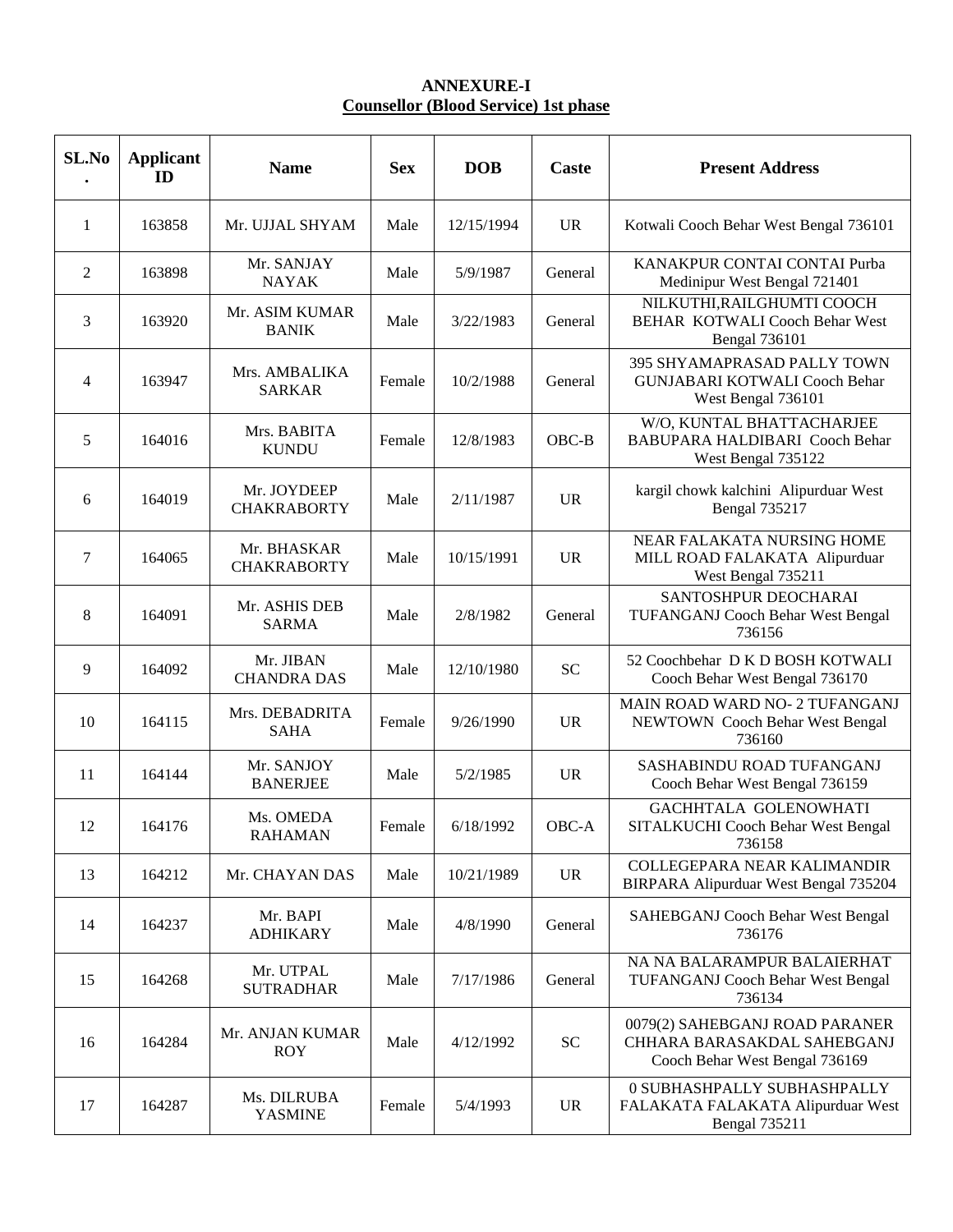| 18 | 164299 | Mr. DEBJEET<br><b>PANDEY</b>        | Male   | 7/25/1987  | General   | C/o:- Dr. Debojyati Mandal, Niramay<br>Medicine Build MJN Road Cooch Behar<br>West Bengal 736101   |
|----|--------|-------------------------------------|--------|------------|-----------|----------------------------------------------------------------------------------------------------|
| 19 | 164377 | Mrs. MUNMUN<br><b>MANTA</b>         | Female | 10/24/1989 | <b>SC</b> | MADAN MOHAN PARA TUFANGANJ<br>TUFANGANJ Cooch Behar West Bengal<br>736159                          |
| 20 | 164438 | Ms. RENUKA DAS                      | Female | 6/10/1995  | <b>SC</b> | DHALPAL DHALPAL TUFANGANJ<br>Cooch Behar West Bengal 736159                                        |
| 21 | 164486 | Mr. UTPAL<br><b>SUTRADHAR</b>       | Male   | 12/31/1985 | <b>UR</b> | ANDARANFULBARI SUBHASH PALLY<br>TUFANGANJ NEWTOWN Cooch Behar<br>West Bengal 736160                |
| 22 | 164518 | Ms. NITU DAS                        | Female | 7/22/1996  | $OBC-B$   | CHAKCHAKA PUNDIBARI Cooch Behar<br>West Bengal 736156                                              |
| 23 | 164572 | Mr. BIKASH BASAK                    | Male   | 5/12/1985  | OBC-B     | Ghogarkuthi Tufanganj Cooch Behar West<br><b>Bengal 736156</b>                                     |
| 24 | 164575 | Mrs. DEBJANI<br><b>GUHATHAKURTA</b> | Female | 11/9/1995  | General   | TALAPATRA VILLA GOROSTHAN<br>CANCER CENTER ROAD KOTWALI<br>Cooch Behar West Bengal 736101          |
| 25 | 164596 | Mr. PRANAB<br><b>BHOWMIK</b>        | Male   | 11/13/1993 | <b>UR</b> | <b>GANGALER KUTHI GHAT KOTWALI</b><br>Cooch Behar West Bengal 736134                               |
| 26 | 164597 | Mr. SITAL<br><b>CHANDRA DAM</b>     | Male   | 5/13/1987  | <b>UR</b> | DHALUABARI GHUGHUMARI<br>KOTWALI Cooch Behar West Bengal<br>736170                                 |
| 27 | 164603 | Mr. UTPAL SAHA                      | Male   | 12/19/1993 | General   | C-71 BAROKODALI BHANDIJELASH<br><b>BOXIRHAT Cooch Behar West Bengal</b><br>736159                  |
| 28 | 164604 | Mr. TUTAN PANDIT                    | Male   | 10/1/1981  | $OBC-B$   | BARAGADAI KHORA SITALKUCHI<br>Cooch Behar West Bengal 736172                                       |
| 29 | 164610 | Mr. DIPANKAR<br><b>SAHA</b>         | Male   | 5/10/1996  | General   | C73 SAHEB BARI GHAT JAIGIR<br>CHILAKHANA CHARALJANI<br>TUFANGANJ Cooch Behar West Bengal<br>736156 |
| 30 | 164619 | Mr. TUTAN PANDIT                    | Male   | 10/1/1981  | $OBC-B$   | BARA GADAI KHORA BARA SITAL<br>KUCHI Cooch Behar West Bengal 736172                                |
| 31 | 164641 | Mr. ANKAN<br><b>PRAMANIK</b>        | Male   | 9/30/1989  | <b>UR</b> | <b>B-39 SUBHASHPALLY BHANUKUMARI</b><br>1 BAKSHIRHAT Cooch Behar West<br><b>Bengal 736131</b>      |
| 32 | 164654 | Mrs. PRIYANKA<br><b>ACHARJEE</b>    | Female | 9/3/1990   | <b>UR</b> | SARADAPALLY ALIPURDUAR<br>Alipurduar West Bengal 736121                                            |
| 33 | 164675 | Mrs. PAPIYA<br><b>MANDAL SARKAR</b> | Female | 4/11/1984  | $OBC-B$   | HOSPITAL ROAD HOSPITAL ROAD<br>WARD NO 7 TUFANGANJ Cooch Behar<br>West Bengal 736159               |
| 34 | 164685 | Mrs. SOMA<br><b>SUTRADHAR</b>       | Female | 8/11/1983  | $OBC-B$   | SHIBJAGYA ROAD KHAGRABARI<br>PUNDIBARI Cooch Behar West Bengal<br>736179                           |
| 35 | 164687 | Mr. SUJIT KUMAR<br><b>JHA</b>       | Male   | 8/1/1984   | General   | JENKINS SCHOOL HOSTEL SUNITY<br>ROAD COOCHBEHAR KOTWALI Cooch<br>Behar West Bengal 736101          |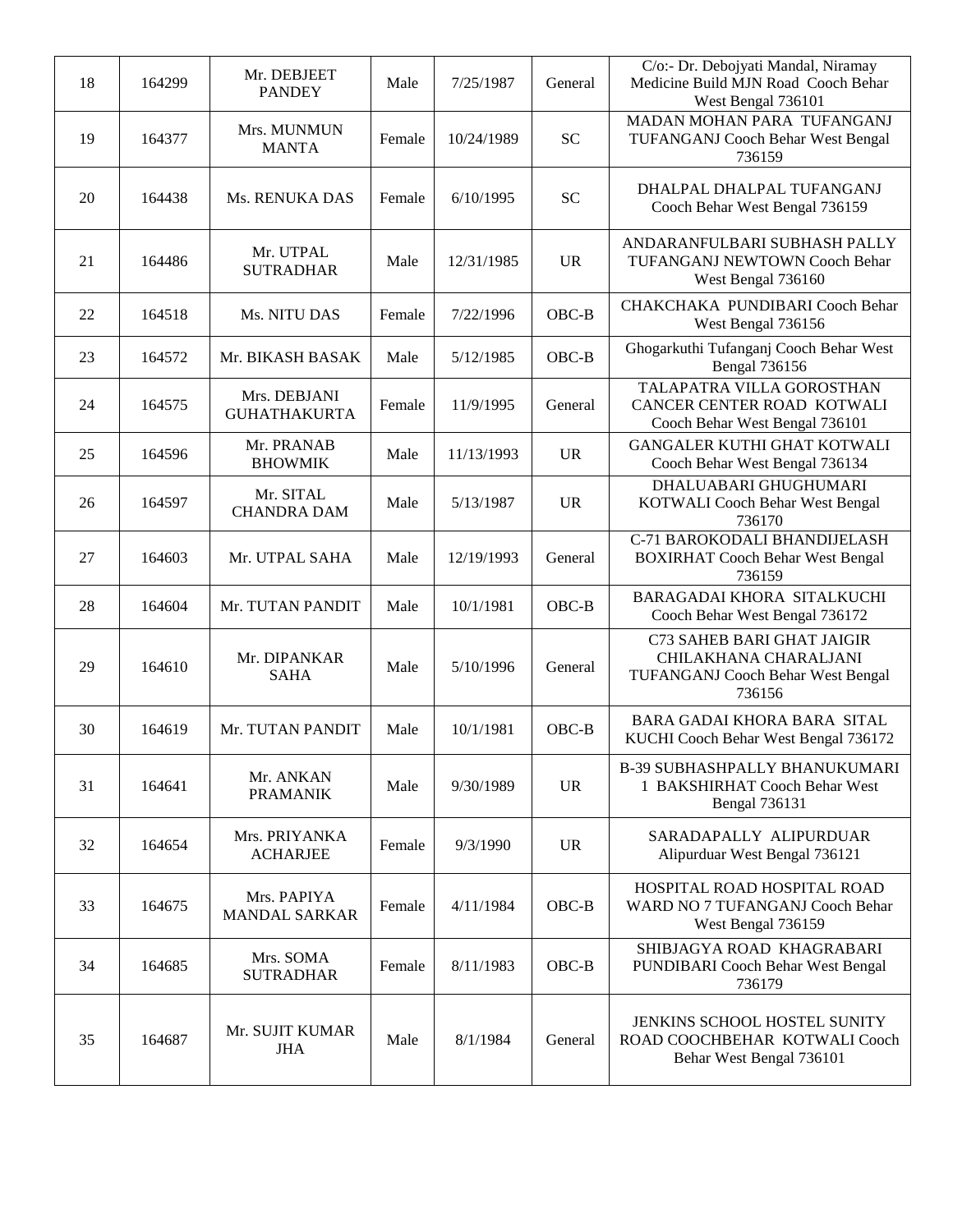| 36 | 164702 | Mr. SUBASHIS<br><b>SAHA</b>   | Male   | 9/17/1988  | General   | SUBHASH PALLY BAKSHIRHAT Cooch<br>Behar West Bengal 736131                                      |
|----|--------|-------------------------------|--------|------------|-----------|-------------------------------------------------------------------------------------------------|
| 37 | 164706 | Mr. SIRAJUL<br><b>HOQUE</b>   | Male   | 1/14/1982  | General   | BILSHI- I BILSHI-I TUFANGANI Cooch<br>Behar West Bengal 736160                                  |
| 38 | 164727 | <b>Ms. LIMA PARVIN</b>        | Female | 10/12/1987 | OBC-A     | N.N.ROAD RAILGHUMTI<br>COOCHBEHAR KOTWALI West Bengal<br>736101                                 |
| 39 | 164757 | Ms. JYOTIRMAYEE<br><b>ROY</b> | Female | 5/1/1986   | <b>SC</b> | R.N. ROAD WARD NO. 09, PACHAGARH<br><b>MATHABHANGA Cooch Behar West</b><br><b>Bengal</b> 736146 |
| 40 | 164758 | Mr. ALOK BARMA                | Male   | 4/13/1990  | <b>SC</b> | NOWKHULI UTTAR GHOGARKUTI<br><b>TUFANGANJ Cooch Behar West Bengal</b><br>736159                 |

#### **Counsellor (Blood Service) 2nd phase**

| SL <sub>No.</sub>        | <b>Applicant</b><br><b>ID</b> | <b>Name</b>                     | <b>Sex</b> | <b>DOB</b> | Caste     | <b>Present Address</b>                                                                                                        |
|--------------------------|-------------------------------|---------------------------------|------------|------------|-----------|-------------------------------------------------------------------------------------------------------------------------------|
| 1                        | 178407                        | Mr. UJJAL SHYAM                 | Male       | 12/15/1994 | <b>UR</b> | Notun para, Debibari, Coochbehar Kotwali<br>West Bengal 736101                                                                |
| 2                        | 178409                        | Mr. SARANJIT<br><b>KARJEE</b>   | Male       | 3/16/1991  | <b>ST</b> | PASCHIM SALKUMAR BADAITARI<br>FALAKATA Alipurduar West Bengal<br>735220                                                       |
| 3                        | 178432                        | Mr. ASHIM DAS                   | Male       | 1/5/1987   | <b>SC</b> | UTTAR ANDARANFULBARI<br><b>TUFANGANJ Cooch Behar West Bengal</b><br>736160                                                    |
| $\overline{\mathcal{A}}$ | 178475                        | Mr. UTTAM<br><b>SARKAR</b>      | Male       | 10/13/1988 | <b>SC</b> | ANDARANFULBARI I TUFANGANJ<br>NEWTOWN TUFANGANJ Cooch Behar<br>West Bengal 736160                                             |
| 5                        | 178487                        | Mr. SHILADITYA<br><b>GHOSH</b>  | Male       | 4/27/1985  | General   | SANTOSH NEER APARTMENT<br>RABINDRA NAGAR SILIGURI<br>KOTWALI Darjeeling SMP West Bengal<br>734006                             |
| 6                        | 178498                        | Mr. BIPLAB<br><b>ACHARYA</b>    | Male       | 2/19/1984  | UR        | NO-2 KALIGHAT ROAD SHYAM<br>SUNDAR PALLY COOCH BEHAR<br>KOTWALI Cooch Behar West Bengal<br>736101                             |
| 7                        | 178501                        | Mr. JIBAN<br><b>CHANDRA DAS</b> | Male       | 12/10/1980 | <b>SC</b> | N52 COOCHBEHAR TO<br>MATHABHANGA BHOGDABRI<br>KESHARIBARI DUDHER KUTHI<br>DEWANBOSH KOTWALI Cooch Behar<br>West Bengal 736170 |
| 8                        | 178505                        | Mr. ASRAFUL<br><b>ISLAM</b>     | Male       | 2/7/1987   | <b>UR</b> | <b>GUDHIA GUDHIA Murshidabad West</b><br><b>Bengal 742302</b>                                                                 |
| 9                        | 178541                        | Mr. SWAPAN DAS                  | Male       | 10/2/1978  | <b>SC</b> | 00 UTTAR ANDARANFULBARI<br>TUFANGANJ Cooch Behar West Bengal<br>736160                                                        |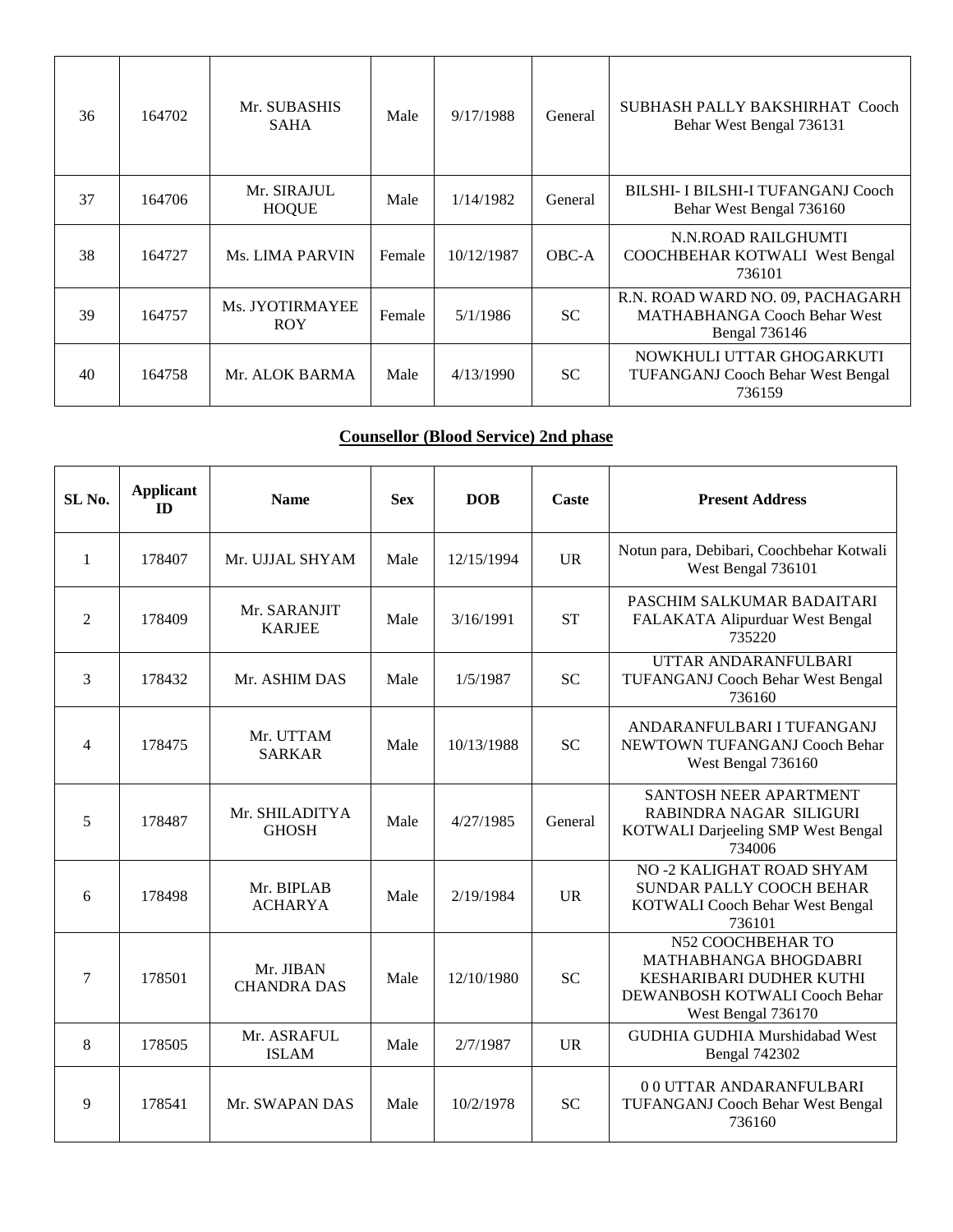| 10 | 178543 | Mr. UTSHA<br><b>DEBNATH</b>    | Male   | 2/10/1990  | OBC-B      | SUBHASH PALLY BAKSHIRHAT<br>Cooch Behar West Bengal 736131                                        |
|----|--------|--------------------------------|--------|------------|------------|---------------------------------------------------------------------------------------------------|
| 11 | 178560 | Mr. ANJAN KUMAR<br><b>ROY</b>  | Male   | 4/12/1992  | <b>SC</b>  | 0079(2) SAHEBGANJ ROAD<br>PARANERCHHARA BARASAKDAL<br>SAHEBGANJ Cooch Behar West Bengal<br>736169 |
| 12 | 178912 | Mr. PRABIR<br><b>BHOWMIK</b>   | Male   | 2/2/1984   | General    | AYARANI CHITALIYA TUFANGANJ<br>Cooch Behar West Bengal 736156                                     |
| 13 | 178959 | Ms. DILRUBA<br><b>YASMINE</b>  | Female | 5/4/1993   | General    | SUBHASPALLY FALAKAT Alipurduar<br>West Bengal 735211                                              |
| 14 | 178993 | Mr. SANJIT<br><b>TARAFDAR</b>  | Male   | 11/18/1983 | OBC-B      | <b>GHARGHARIA-II DAWAGURI</b><br>KOTWALI Cooch Behar West Bengal<br>736156                        |
| 15 | 178995 | Mrs. ARPITA<br><b>MALLIK</b>   | Female | 3/11/1997  | <b>SC</b>  | <b>GHARGHARIA-II DAWAGURI</b><br>KOTWALI Cooch Behar West Bengal<br>736156                        |
| 16 | 179089 | Ms. RANJITA ROY                | Female | 5/26/1990  | <b>SC</b>  | WARD NO-02 SENPARA RABINDRA<br>NAGAR JALPAIGURI KOTWALI<br>Jalpaiguri West Bengal 735101          |
| 17 | 179094 | Ms. SHREYA<br><b>SENSARMA</b>  | Female | 12/25/1994 | General    | 65 Immigration Road, purbapara<br>Mathabhanga Cooch Behar West Bengal<br>736146                   |
| 18 | 179270 | Mr. NOUSAD<br><b>AKTAR ALI</b> | Male   | 7/13/1988  | OBC-A      | VIVEKANANDA STREET NEAR NVF<br>TRAINING CENTRE COOCH BEHAR<br>KOTWALI West Bengal 736101          |
| 19 | 179763 | Ms. PAPIYA RAY                 | Female | 6/10/1985  | <b>UR</b>  | WARD NO 8 GOSANI ROAD<br>SUBHASH NAGAR DINHATA Cooch<br>Behar West Bengal 736135                  |
| 20 | 179773 | Mr. PRASENJIT SEN              | Male   | 5/9/1990   | OBC-B      | <b>GHARGHARIA PART - II DAWAGURI</b><br>KOTWALI Cooch Behar West Bengal<br>736156                 |
| 21 | 179829 | Mr. RAJU DAS                   | Male   | 4/7/1989   | General    | KAMATFULBARI TUFANGANJ Cooch<br>Behar West Bengal 736159                                          |
| 22 | 179853 | Ms. ESHA MITRA                 | Female | 1/31/1993  | General    | NA 12A JAMALDAHA MEKHLIGANJ<br>Cooch Behar West Bengal 735303                                     |
| 23 | 179877 | Mr. BISWAJIT DAS               | Male   | 2/18/1976  | <b>SC</b>  | ANDARANFULBARI WEST<br>TUFANGANJ Cooch Behar West Bengal<br>736159                                |
| 24 | 179896 | Mrs. SIMA<br><b>KARMAKAR</b>   | Female | 1/5/1993   | <b>UR</b>  | Shikarpur Colony Chamta Tufanganj<br>Cooch Behar West Bengal 736159                               |
| 25 | 179904 | Mr. SUBHRADIP<br><b>GUHA</b>   | Male   | 1/31/1982  | General    | <b>B.N. ROAD MATHABHANGA Cooch</b><br>Behar West Bengal 736146                                    |
| 26 | 179990 | Mr. NIRUPAM ROY                | Male   | 8/22/1989  | <b>SC</b>  | CHAMTA COLONY TUFANGANJ<br>Cooch Behar West Bengal 736159                                         |
| 27 | 179996 | Mr. VIVEKANANDA<br>DAS         | Male   | 2/3/1986   | ${\rm SC}$ | Bhurkush Tufanganj Cooch Behar West<br><b>Bengal 736159</b>                                       |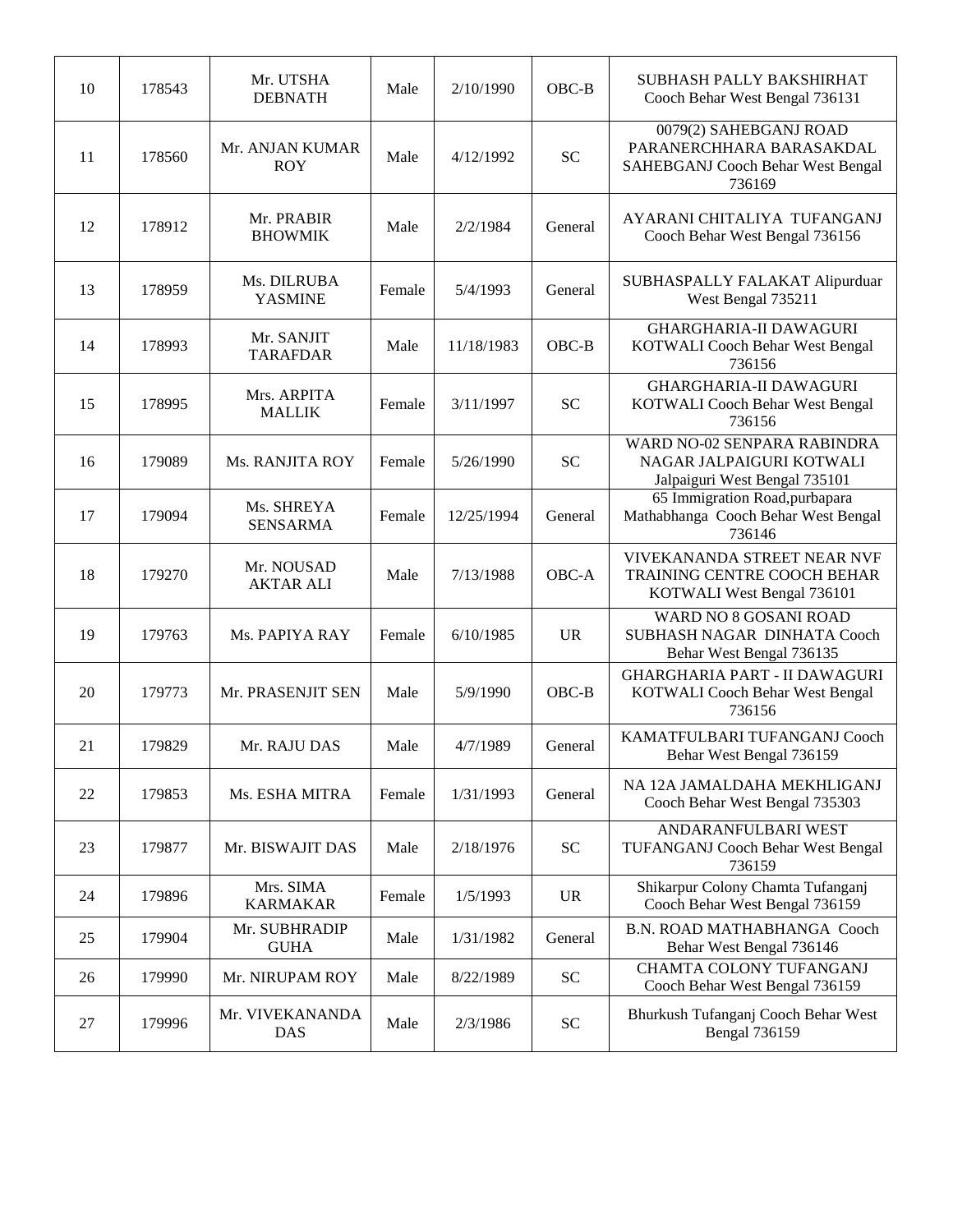## **ANNEXURE-II Counsellor (NCD)**

| SL.No | Applican<br>t ID | <b>Name</b>                       | <b>Sex</b> | <b>DOB</b> | Caste     | <b>Present Address</b>                                                                 |
|-------|------------------|-----------------------------------|------------|------------|-----------|----------------------------------------------------------------------------------------|
|       | 182473           | Mrs. RIYA<br><b>BHATTACHARJEE</b> | Femal<br>e | 5/20/1997  | General   | CHHAT GURIAHATI KOTWALI Cooch<br>Behar West Bengal 736101                              |
|       | 185990           | Mr. NIRMALENDU<br><b>PODDAR</b>   | Male       | 11/4/1975  | <b>SC</b> | <b>VILL ANDARANFULBARI</b><br>CHHATFULBARI TUFANGANJ Cooch<br>Behar West Bengal 736160 |

### **ANNEXURE-III Laboratory Technician (NCD)**

| SL.No | Applica<br>ntID | <b>Name</b>                      | <b>Sex</b> | <b>DOB</b> | Caste        | <b>Present Address</b>                                                                          |
|-------|-----------------|----------------------------------|------------|------------|--------------|-------------------------------------------------------------------------------------------------|
|       | 182091          | Mr. DEEP NARAYAN<br><b>GHOSH</b> | Male       | 12/2/1992  | $_{\rm{UR}}$ | 1/1A SRINAGAR PALLY DURGAPUR<br><b>BENACHITY Paschim Bardhaman West</b><br><b>Bengal 713213</b> |
|       | 183036          | Mr. SAURAV DAS                   | Male       | 7/24/1997  | <b>UR</b>    | KHUDIRAM PALLY BANARHAT<br><b>BANARHAT</b> Jalpaiguri West Bengal<br>735202                     |

# **ANNEXURE-IV Counsellor (ICTC WBSAP&CS)**

| SL<br>No. | <b>Applican</b><br>t ID | <b>Name</b>                     | <b>Sex</b> | <b>DOB</b> | Caste     | <b>Present Address</b>                                                                                                  |
|-----------|-------------------------|---------------------------------|------------|------------|-----------|-------------------------------------------------------------------------------------------------------------------------|
| 1         | 181410                  | Mr. UJJAL SHYAM                 | Male       | 12/15/1994 | <b>UR</b> | Notun Para, Debibari Road, Kotwali Cooch<br>Behar West Bengal 736101                                                    |
| 2         | 181836                  | Mr. JIBAN<br><b>CHANDRA DAS</b> | Male       | 12/10/1980 | <b>SC</b> | 00 COOCHBEHAR TO MTB<br><b>BHOGDABRI KESHARIBARI DUDHER</b><br>UTHI DEWANBOSH KOTWALI Cooch<br>Behar West Bengal 736170 |
| 3         | 181886                  | Mr. UTTAM SARKAR                | Male       | 10/13/1988 | <b>SC</b> | ULLARGHAT ANDARAN FULBARI-1<br>TUFANGANJ, NEWTOWN TUFANGANJ<br>Cooch Behar West Bengal 736160                           |
| 4         | 181910                  | Mr. ASHIS DEB<br><b>SARMA</b>   | Male       | 2/8/1982   | General   | SANTOSHPUR DEOCHARAI<br><b>TUFANGANJ Cooch Behar West Bengal</b><br>736156                                              |
| 5         | 181926                  | Mr. ASHIM DAS                   | Male       | 1/5/1987   | <b>SC</b> | UTTAR ANDARAN FULBARI, Cooch<br>Behar West Bengal 736160                                                                |
| 6         | 181981                  | Ms. RANJITA ROY                 | Female     | 5/26/1990  | <b>SC</b> | SENPARA RABINDRA NAGAR, WARD<br>NO 02 KOTWALI Jalpaiguri West Bengal<br>735101                                          |
| 7         | 181989                  | Mrs. RUNKU GHOSH                | Female     | 1/22/1981  | General   | VILL- DEWANHAT KOTWALI Cooch<br>Behar West Bengal 736134                                                                |
| 8         | 181995                  | Mr. BISWAJIT DAS                | Male       | 2/18/1976  | <b>SC</b> | ANDARANFULBARI WEST<br>TUFANGANJ Cooch Behar West Bengal<br>736159                                                      |
| 9         | 182051                  | Mr. BAPI ADHIKARY               | Male       | 4/8/1990   | <b>SC</b> | Sahebganj Sahebganj Sahebganj Cooch<br>Behar West Bengal 736176                                                         |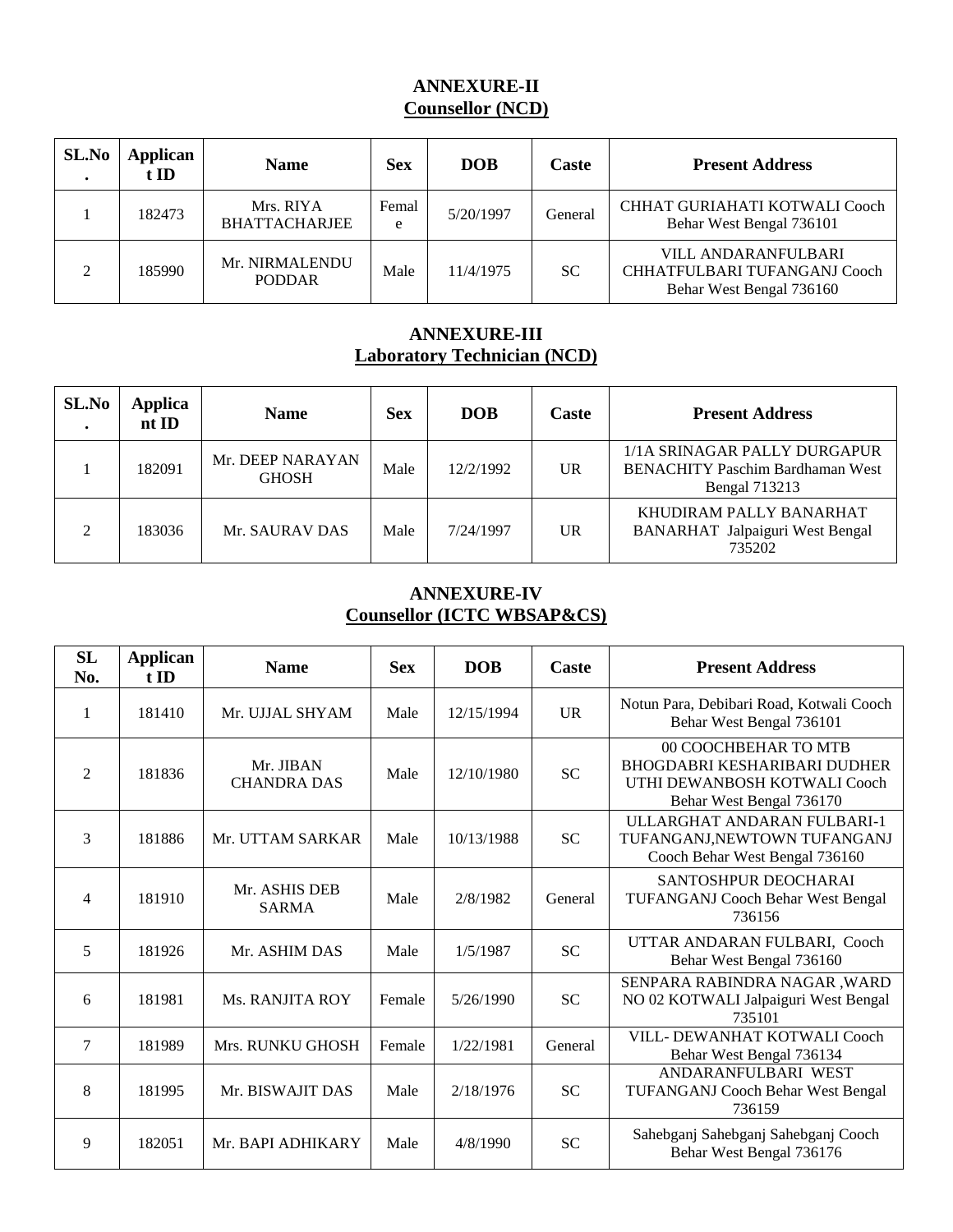| 10 | 182063 | Mr. SANJIT<br><b>TARAFDAR</b>            | Male   | 11/18/1983 | $OBC-B$   | <b>GHARGHARIA PART-II DAWAGURI</b><br>KOTWALI Cooch Behar West Bengal<br>736156              |
|----|--------|------------------------------------------|--------|------------|-----------|----------------------------------------------------------------------------------------------|
| 11 | 182116 | Mr. PAPAI<br><b>CHANDRA GUHA</b>         | Male   | 12/1/1985  | <b>UR</b> | Jalpesh Road Mekliganj Cooch Behar West<br><b>Bengal 735304</b>                              |
| 12 | 182138 | Mr. BIKASH BASAK                         | Male   | 5/12/1985  | <b>UR</b> | GHOGARKUTHI TUFANGANJ Cooch<br>Behar West Bengal 736156                                      |
| 13 | 182281 | Ms. ARJINA<br><b>SULTANA</b>             | Female | 3/2/1991   | OBC-A     | WEST GOLENOWHATI SITALKUCHI<br>Cooch Behar West Bengal 736158                                |
| 14 | 182468 | Mrs. RIYA<br><b>BHATTACHARJEE</b>        | Female | 5/20/1997  | General   | Chhat Guriahati Cooch Behar Kotwali West<br><b>Bengal 736101</b>                             |
| 15 | 182839 | Mr. BISWAJIT<br><b>BARMAN</b>            | Male   | 11/1/1988  | <b>SC</b> | BAROKODALI BOXIRHAT Cooch Behar<br>West Bengal 736159                                        |
| 16 | 183762 | Mrs. BABITA KUNDU                        | Female | 12/8/1983  | OBC-B     | W/O KUNTAL BHATTACHARJEE<br>BABUPARA WARD NO 7 HALDIBARI<br>Cooch Behar West Bengal 735122   |
| 17 | 184393 | Mr. SABYASACHI<br><b>DEBNATH</b>         | Male   | 12/23/1989 | <b>UR</b> | n165 NEVEDITA SARANI NEW TOWN<br>KOTWALI Cooch Behar West Bengal<br>736101                   |
| 18 | 184771 | Mr. PRASENJIT SEN                        | Male   | 5/9/1990   | $OBC-B$   | <b>GHARGHARIA PART - II DAWAGURI</b><br>KOTWALI Cooch Behar West Bengal<br>736156            |
| 19 | 184891 | Mr. TUTAN PANDIT                         | Male   | 10/1/1981  | $OBC-B$   | M.M.PARA WORD NO-1 DINHATA<br>Cooch Behar West Bengal 736135                                 |
| 20 | 184941 | Mrs. PARNASHREE<br><b>CHATTERJEE</b>     | Female | 9/12/1973  | General   | 132 N N ROAD BYE LANE COOCH<br><b>BEHAR KOTWALI Cooch Behar West</b><br><b>Bengal 736101</b> |
| 21 | 185031 | Ms. MAMUN<br><b>BARMAN</b>               | Female | 12/12/1991 | <b>SC</b> | MATIARKUTHI GHOKSADANGA<br>Cooch Behar West Bengal 736157                                    |
| 22 | 185325 | Mrs. SOMA<br><b>SUTRADHAR</b>            | Female | 8/11/1983  | OBC-B     | SHIBJAGYA ROAD KHAGRABARI<br>PUNDIBARI Cooch Behar West Bengal<br>736179                     |
| 23 | 185543 | Mr. SUBHRADIP<br><b>GUHA</b>             | Male   | 1/31/1982  | General   | THANA PARA, WARD NO - 3 B.N.<br>ROAD MATHABHANGA Cooch Behar<br>West Bengal 736146           |
| 24 | 185584 | Mr. NIRUPAM ROY                          | Male   | 8/22/1989  | <b>SC</b> | CHAMTA COLONY CHAMTA<br>TUFANGANJ Cooch Behar West Bengal<br>736159                          |
| 25 | 185733 | Mrs. SUPARNA ROY<br><b>BANDYOPADHYAY</b> | Female | 7/29/1983  | General   | <b>BOARDING PARA DINHATA Cooch</b><br>Behar West Bengal 736135                               |
| 26 | 185819 | Mrs. MARSHELINA<br><b>RAHMAN</b>         | Female | 1/4/1985   | OBC-A     | Balarampur Tufanganj Cooch Behar West<br><b>Bengal 736134</b>                                |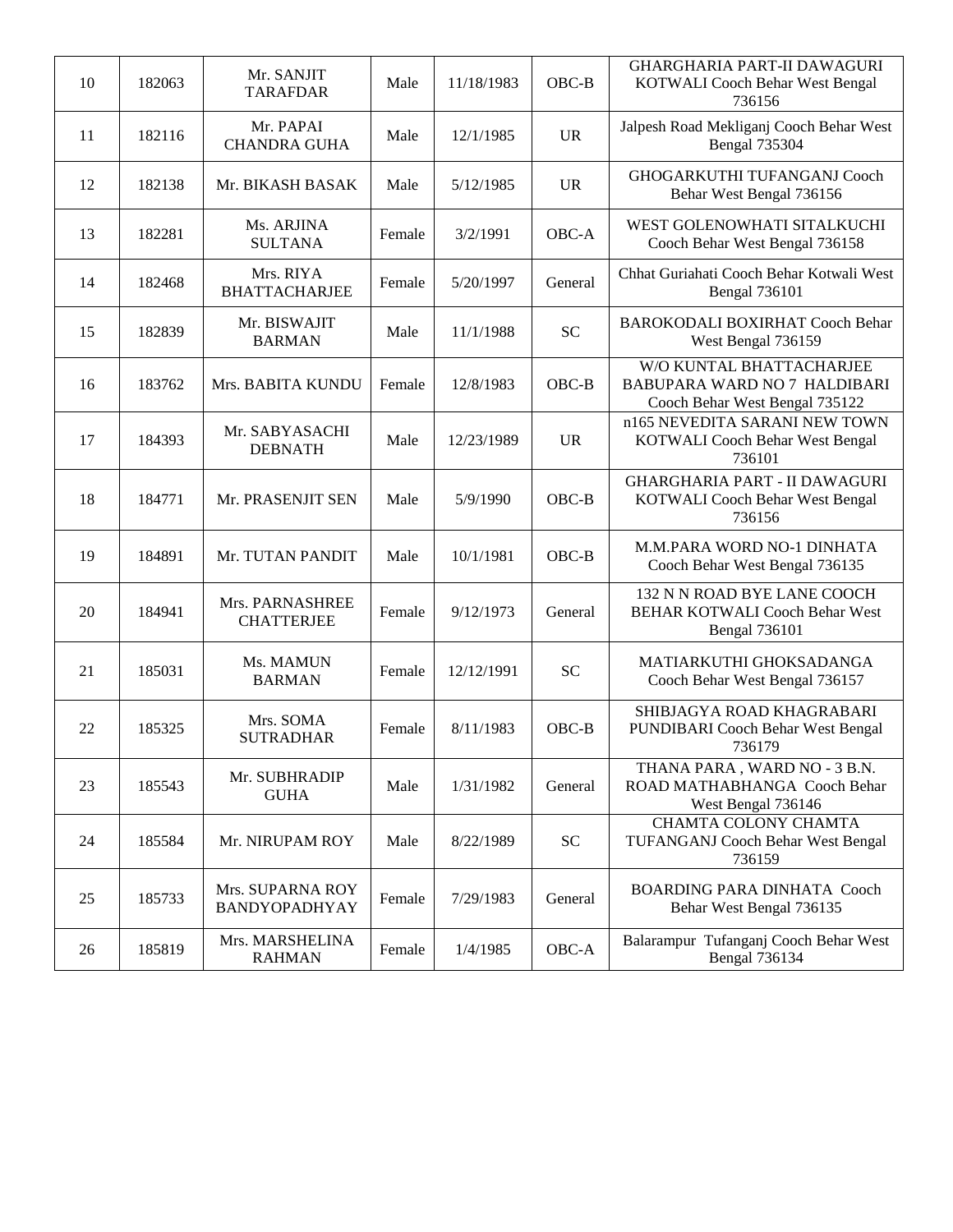# **ANNEXURE-V Male Counsellor AH RKSK**

| SL.No.         | <b>Applicant</b><br>ID | <b>Name</b>                       | <b>Sex</b> | <b>DOB</b> | <b>Caste</b> | <b>Present Address</b>                                                                                            |
|----------------|------------------------|-----------------------------------|------------|------------|--------------|-------------------------------------------------------------------------------------------------------------------|
| 1              | 181412                 | Mr. UJJAL SHYAM                   | Male       | 12/15/1994 | <b>UR</b>    | DEBIBARI ROAD NOTUN PARA<br>KOTWALI Cooch Behar West Bengal<br>736101                                             |
| $\overline{2}$ | 181834                 | Mr. JIBAN<br><b>CHANDRA DAS</b>   | Male       | 12/10/1980 | <b>SC</b>    | 00 COOCHBEHAR TO MTB<br>BHOGDABRI KESHARIBARI DUDHER<br>KUTHI DEWANBOSH KOTWALI<br>Cooch Behar West Bengal 736170 |
| 3              | 181884                 | Mr. UTTAM SARKAR                  | Male       | 10/13/1988 | <b>UR</b>    | ullarghat Andaranfulbari -1,<br>Tufanganj, Newtown Cooch Behar West<br><b>Bengal 736160</b>                       |
| 4              | 181925                 | Mr. ASHIM DAS                     | Male       | 1/5/1987   | <b>SC</b>    | ANDARAN FULBARI 2GP ROAD<br>UTTAR ANDARAN FULBARI<br>TUFANGANJ Cooch Behar West Bengal<br>736160                  |
| 5              | 182660                 | Mr. UTSHA<br><b>DEBNATH</b>       | Male       | 2/10/1990  | OBC-B        | SUBHASHPALLY BAKSHIRHAT<br>Cooch Behar West Bengal 736131                                                         |
| 6              | 182773                 | Md. SIRAJUL HOQUE                 | Male       | 1/14/1982  | <b>UR</b>    | <b>BILSHI PART I TUFANGANJ Cooch</b><br>Behar West Bengal 736160                                                  |
| 7              | 183128                 | Mr. UTPAL<br><b>SUTRADHAR</b>     | Male       | 7/17/1986  | General      | <b>BALARAMPUR BALAIERHAT</b><br>TUFANGANJ Cooch Behar West Bengal<br>736134                                       |
| 8              | 183488                 | Mr. SANJOY<br><b>BANERJEE</b>     | Male       | 5/2/1985   | <b>UR</b>    | 73 SHASHABINDU ROY ROAD,<br>WARD NO-08 TUFANGANJ Cooch<br>Behar West Bengal 736159                                |
| 9              | 184007                 | Mr. MRINMOY<br><b>SARKAR</b>      | Male       | 10/15/1995 | <b>UR</b>    | VILL-AYRANICHITHALIA<br>TUFANGANJ Cooch Behar West Bengal<br>736156                                               |
| 10             | 184786                 | Mr. BAPPADITYA<br><b>ADHIKARY</b> | Male       | 5/23/1998  | <b>SC</b>    | RABINDRA NAGAR COLONY<br>CHOPRA Uttar Dinajpur West Bengal<br>733207                                              |
| 11             | 184813                 | Mr. ALOK BARMA                    | Male       | 4/13/1990  | <b>SC</b>    | NOWKHULI UTTAR GHOGARKUTHI<br>TUFANGANJ Cooch Behar West Bengal<br>736159                                         |
| 12             | 184909                 | Mr. SUBASHIS SAHA                 | Male       | 9/17/1988  | General      | SUBHASH PALLY BAKSHIRHAT<br>Cooch Behar West Bengal 736131                                                        |
| 13             | 185431                 | Mr. DHAJEN LAYEK                  | Male       | 3/30/1984  | <b>SC</b>    | DHALPAL DHALPAL TUFANGANJ<br>Cooch Behar West Bengal 736159                                                       |
| 14             | 185747                 | <b>VIVEKANANDA DAS</b>            | Male       | 3/2/1986   | <b>SC</b>    | bhurkush bhurkush samuktala Cooch<br>Behar West Bengal 736159                                                     |